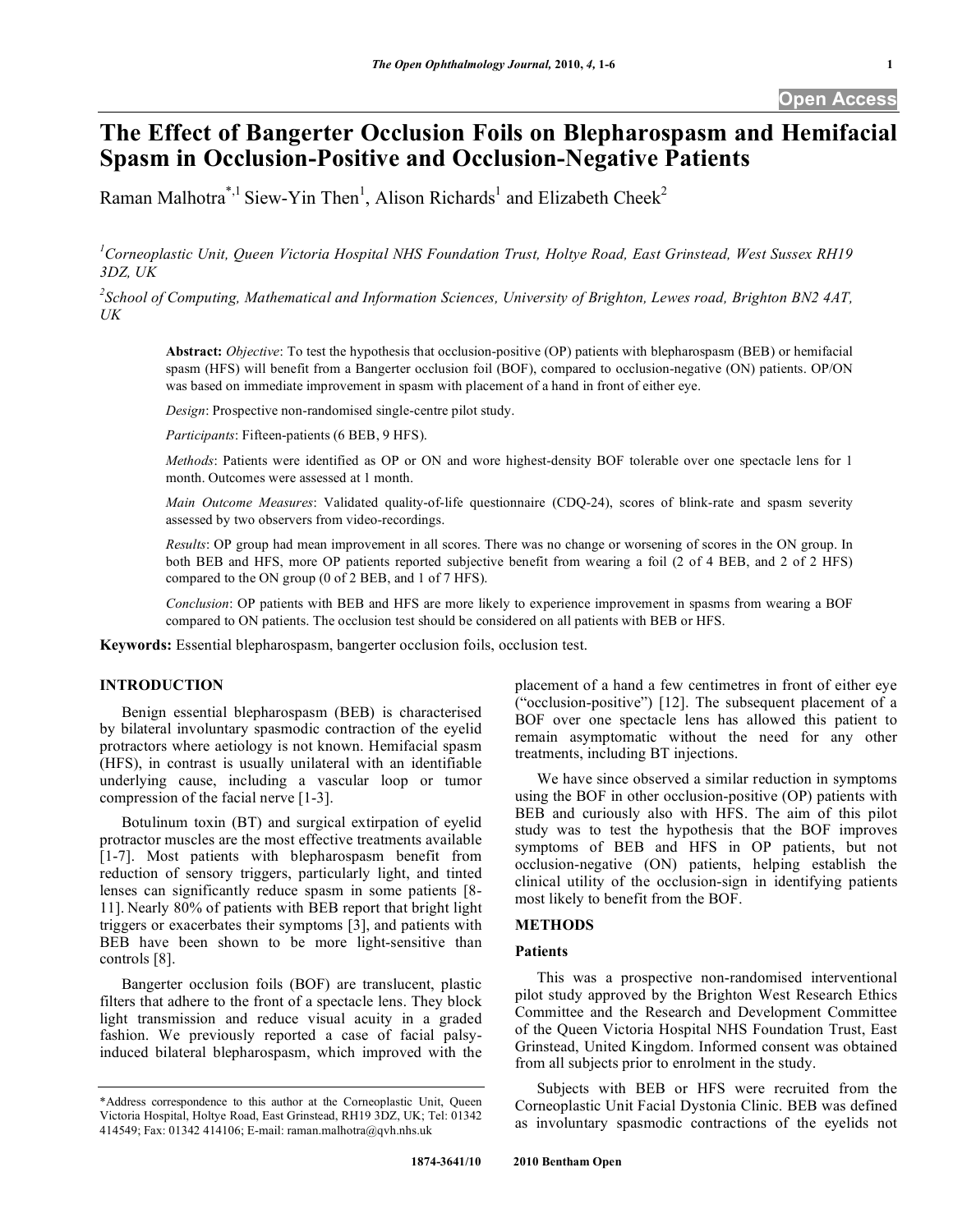associated with any known aetiology. HFS was defined as unilateral involuntary tonic-clonic contractions of the muscles innervated by the ipsilateral facial nerve. Of a total of 41 patients attending the Facial Dystonia clinic, 21 eligible patients with BEB or HFS were identified. Sixteen patients agreed to initially participate, but one patient subsequently withdrew as she elected to have BT treatment one week into the study. Fifteen patients successfully completed the study, of which 9 had HFS and 6 had BEB. Five patients were unable to or refused to participate, including one patient with BEB who had tried the BOF previously without effect. Patients with secondary blepharospasm, predominantly monocular vision, or prone to falls were excluded from the study.

#### **Study Visits**

 Patients attended two study visits, at the beginning and end of a one-month period of wearing a Bangerter occlusion foil (BOF). To reduce the potential confounding effect of concurrent BT therapy, which the majority of participants were also receiving, the first study visit and commencement of BOF use was timed to occur just prior to the next

scheduled BT injection, thus ensuring a maximal time interval from last injection. BT injections were therefore delayed on occasion by up to a month in a few patients. Patients were encouraged to continue using any other treatments for their dystonia, including tinted spectacles, during the study period.

### **Data Collection**

 At the first (pre-intervention) study visit, all patients were assessed by the same ophthalmologist (ST). Baseline data included: age, gender, date of diagnosis of idiopathic facial dystonia, previous and current treatments, presence of other movement disorders, past ophthalmic and medical history, current medications, time from last BT treatment, current level of visual acuity and findings from a full ophthalmic examination to exclude secondary causes of blepharospasm.

 Patients were identified as occlusion-positive (OP) or occlusion-negative (ON) depending on whether there was an immediate improvement in eyelid spasm with the placement of an examiner's hand or occluder approximately 3cm in front of either eye, avoiding any direct facial or spectacle contact (Fig. **1a**, **b**). Such an improvement was judged

**Fig. (1).** (**a**, **b**) Occlusion test is performed with patient's hand placed 3cm in front of the ipsilateral eye, avoiding facial or spectacle contact. (**c**) The Bangerter occlusion foil is a disposable self-adhesive foil, which can be cut to size to fit over a spectacle lens. 0.8 density foil shown here. (**d**) Bangerter occlusion foil (0.2 density) placed over right spectacle lens.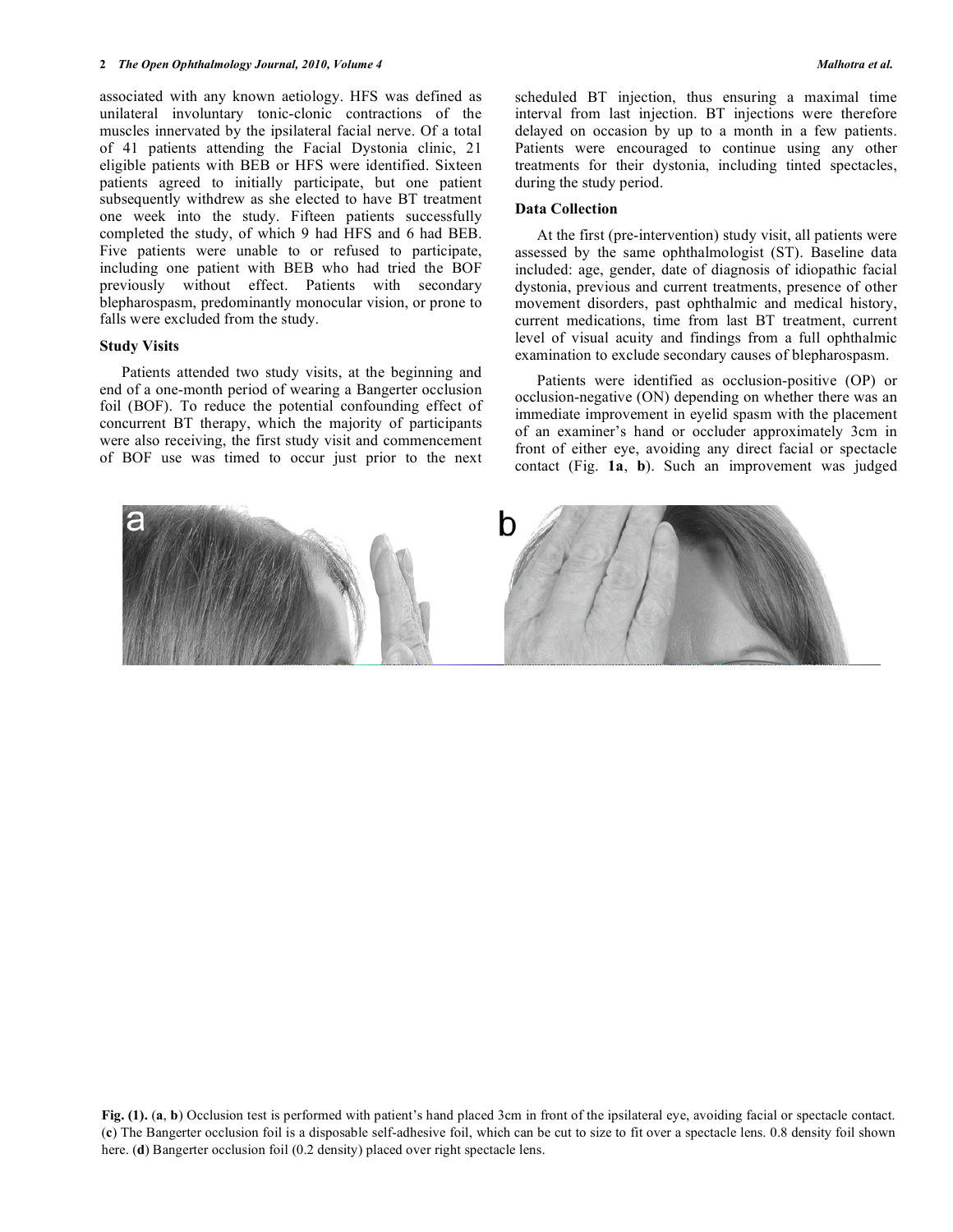subjectively both by the examiner and also the patient and was defined as a reduction of at least 30% in frequency and severity of spasm. Patients from both the OP and ON groups were then fitted by an orthoptist with a single BOF (Haag Streit UK Ltd, Harlow Essex, UK) over one spectacle lens (Fig. **1c**, **d**). The system of BOF and expected visual acuity for each density of foil is outlined in Table **1**. The highestdensity BOF that was visually-tolerable for the patient was used, and patients were given a choice as to which eye they wished to wear the BOF over. Patients who did not regularly wear spectacles were provided with clear frames, whilst those who had separate reading and distance spectacles were given a separate BOF for each pair of glasses. Patients were asked to wear the BOF for a one-month period, at the end of which they attended their second (post-intervention) study visit.

**Table 1. Bangerter Occlusion Foils –Grading of Foil and Expected Visual Acuity** 

| <b>Density of Foil</b> | <b>Snellen Visual Acuity</b> |  |  |  |  |
|------------------------|------------------------------|--|--|--|--|
| 1.0                    | 20/20                        |  |  |  |  |
| 0.8                    | 20/25                        |  |  |  |  |
| 0.6                    | 20/30                        |  |  |  |  |
| 0.4                    | 20/40                        |  |  |  |  |
| 0.3                    | 20/80                        |  |  |  |  |
| 0.2                    | 20/100                       |  |  |  |  |
| 0.1                    | 20/200                       |  |  |  |  |
| < 0.1                  | $<$ 20/300                   |  |  |  |  |
| LP                     | <b>Light Perception</b>      |  |  |  |  |
| 00                     | No light                     |  |  |  |  |

### **Outcome Measures**

 The effect of wearing the BOF on facial dystonia over the one-month intervention period was measured with a quality-of-life questionnaire (QOL) and video-recordings of patients, conducted at both the first and second study visits.

 The CDQ-24 questionnaire, a validated disease-specific QOL designed to assess the level of impairment resulting from a patient's craniocervical dystonia, has been shown to be both reliable and sensitive in measuring treatmentinduced changes over a 4-week and 1-year period [13]. The 24-item questionnaire is based on five sub-scales that address stigma, emotional well-being, pain, activities of daily living and social/family life, with each item consisting of five statements representing increasing severity of impairment, scored from 0 to 4. Patients completed the same questionnaire at the first and second study visits, and at the latter, were asked to record their level of impairment during the one-month intervention period. Change in total score as well as scores for each of the five subscales between the first and second study visit questionnaires were assessed for each patient.

 Video-recordings of patients over an uninterrupted 2 minute interval were also taken at pre and post-intervention study visits. At the second study visit, patients were recorded

with the BOF being worn. The tapes were viewed at a later date by two independent observers, one masked and one unmasked to the occlusion-status of the patients, and the blink-rate and frequency and severity of involuntary movements were scored in a method similar to that described by Vitale *et al*. [14]. The number of blinks was counted over the 2-minute interval. The frequency of involuntary movements was scored from 0-3 in the following order: no involuntary movement  $(0)$ , movement present  $\leq 10\%$  of time (1), movement present  $>10\%$  of time (2) and movement present constantly (3). The severity of involuntary movement was scored from 0-3 in the following order: no involuntary movement (0), increased blinking and/or mild involuntary facial movement (1), forced closure of eyelids and/or moderate involuntary facial movement (2) and severe forced closure of eyelids and/or severe involuntary facial movement (3).

 Blink-rate and scores used for analysis was taken as the average of the two video observers' scores. Changes in blink-rate and scores between the first and second study visit were assessed.

## **Statistical Analysis**

 Differences between pre- and post-intervention scores for CDQ-24 questionnaires and video-ratings were calculated for each patient. Since the differences were not normally distributed, the non-parametric Mann-Whitney test was used to compare the occlusion-positive and occlusion-negative groups. A two-tailed 5% significance level was used throughout. The analysis was carried out using SPSS version 14 software (SPSS Inc. Chicago).

## **RESULTS**

 Fifteen-patients (6 with BEB, 9 with HFS) completed the study. Six (40%) patients (5 female, 1 male) were occlusionpositive (OP) and 9 (5 female, 4 male) were occlusionnegative (ON). Of the 9 patients with HFS, 2 were OP and 7 were ON. Of the 6 with BEB, 4 were OP and 2 were ON. Mean age was 63.3 years (range 44-80 years) and 73.5 years (range 43-93 years) for the OP and ON groups, respectively.

#### **Previous/Concurrent Treatments**

 14 of the 15 patients were receiving regular BT injections at time of enrolment. 1 patient in the OP group, who had already been successfully using the BOF prior to enrolment in the study, had not required BT injections for three years. All patients (100%, 14/14) commenced the study at least 4 weeks after their last BT injection, with the median time from last injection being 12 weeks (range 4 weeks-36 weeks) in the OP group and 15 weeks (range 4-42 weeks) in the ON group.

 All patients had tried tinted spectacles with varying success. One patient found pinhole spectacles beneficial in relieving blepharospasm. Three patients (1 OP and 2 ON) had undergone previous limited orbiculectomy surgery.

## **BOF Use**

 The majority of patients in both groups (80% OP, 67% ON) wore the BOF full-time (all waking hours). The remaining patients elected not to wear the BOF whilst at work, or only at certain times of the day, and in these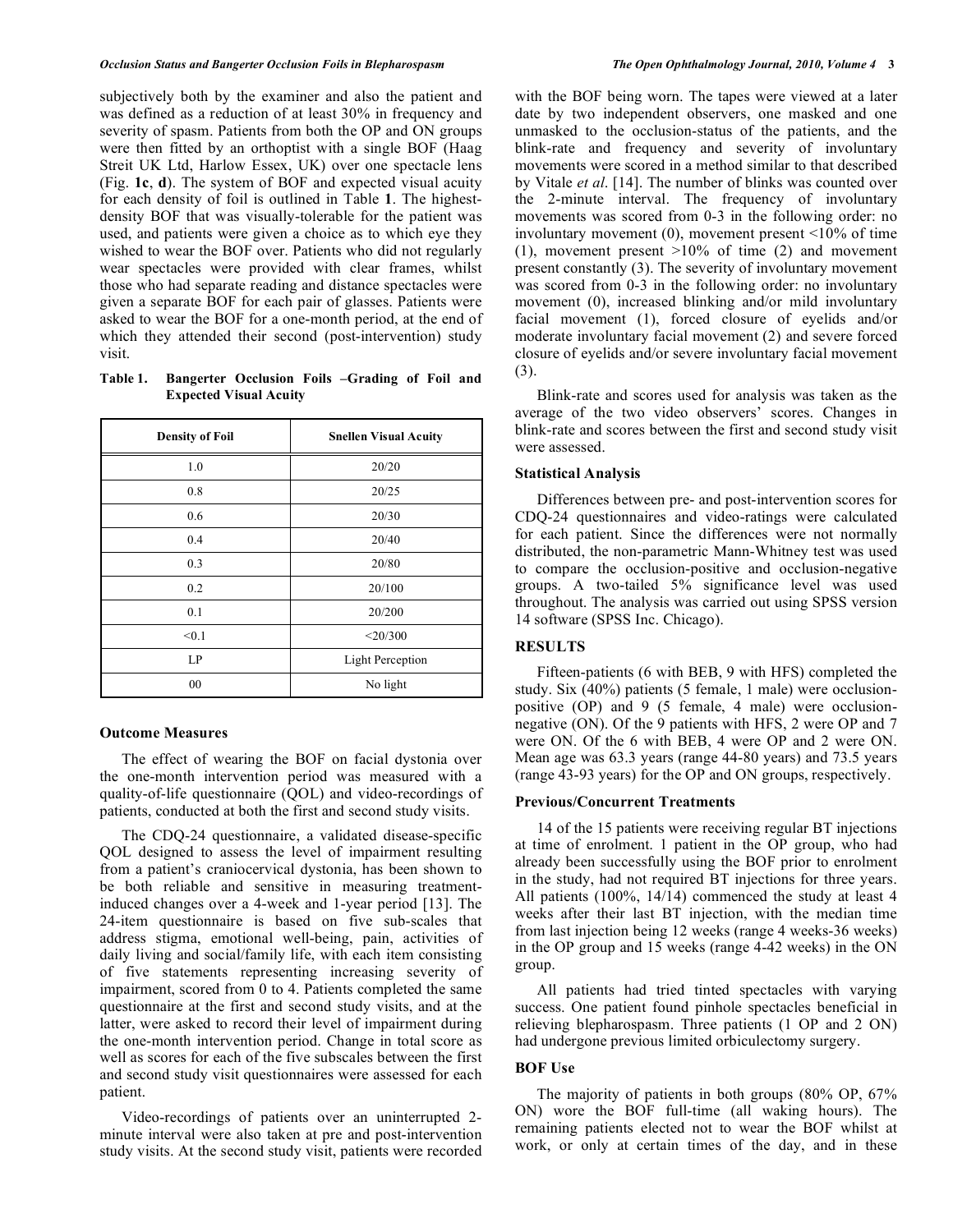**Mean Change Occlusion-Positive Occlusion-Negative Exact Significance of Difference Between OP and ON Groups (Mann-Whitney Test) CDQ24 Total Score 12.2 12.2 12.7 12.2 12.7 12.2 12.7 12.2 12.7 12.147** a. Stigma 3.6 -0.6 0.147 b. Emotional 1.2 0.2 0.518 c. Pain 1.4 0.0 0.147 d. ADL 1.0 1.0 -2.7 0.438 e. Social 0.0 0.699 Blink-Rate 19.0029 -20.4 0.029 Frequency of Movement  $1.2$   $0.3$   $0.240$ Severity of Movement 1.4 -0.1 0.019

**Table 2. Mean Change (Pre-Intervention Minus Post-Intervention) in Outcome Scores** 

a-e = the five subscales of the 24-item CDQ-24 QOL.

NB. A positive mean indicates that the post-treatment value is lower than the pre-treatment value (improvement), whilst a negative mean indicates that the post-treatment value is higher than the pre-treatment value (worsening).

patients the time of use ranged from 4-8 hours per day. The mean strength of BOF worn was 0.45 (range 0.3-0.6) in the OP group and 0.58 (range 0.4-0.8) in the ON group.

#### **Outcomes**

 There was a difference in the mean change from pre to post-intervention scores between OP and ON groups (Table **2**). There was a positive mean change (improvement) between pre and post-intervention scores for total CDQ-24 score, frequency and severity of involuntary movement score, and blink-rate in the occlusion-positive group. In contrast, there was no change or a negative mean change (worsening) of these scores and blink-rate in the occlusionnegative group. This difference in mean change between the OP and ON groups was statistically significant for blink-rate  $(p=0.029)$  and severity of spasm  $(p=0.019)$ .

 Of the 9 patients with HFS, those who were OP (2) reported a subjective benefit from the Bangerter foil. Of those who were ON (7), 1 reported a subjective benefit, whilst the remaining 6 did not report any benefit from wearing the foil.

 Of the 6 patients with BEB, 4 who were OP reported a subjective benefit from wearing the foil, whilst 2 did not report any subjective benefit. None of the patients who were ON (2) reported any subjective benefit (Table **3**).

#### **Complications of BOF Use**

 There were no significant reported complications from patients in either group from wearing the BOF.

## **DISCUSSION**

 The results of this pilot study support our hypothesis that occlusion-positive patients with BEB or HFS are more likely to experience a reduction in their symptoms from wearing the BOF, than those who are occlusion-negative. When measured subjectively with the CDQ-24 QOL, and objectively with observation of blink-rate, frequency and severity of spasm, OP patients showed a statistically significant difference in improvement for blink-rate and severity of blepharospasm compared to ON patients.

 Anderson *et al*. [3] have suggested a simple conceptual approach to the multiple factors underlying the origin and manifestations of BEB. They propose that blepharospasm is due to a defective neurological circuit rather than a specific defective locus. Afferent stimuli, such as light and ocular irritation, are transmitted *via* the optic and trigeminal nerves to an as-yet-unidentified control centre, which may be located in the basal ganglia, midbrain or brainstem. Dysfunction of this centre results in failure of modulation of efferent signals transmitted by the facial nerve to the eyelid protractors, leading to involuntary eyelid contracture. This aberrant cycle becomes self-perpetuating as the resultant eyelid spasms create further irritation of the eyes, which will act as sensory stimuli [3]. Sensory triggers for BEB include bright light and ocular irritation [3, 8, 16]. Both FL41-tinted and grey-tinted lenses can significantly improve blepharospasm [9, 11].

 Perhaps more curious is the finding of occlusionpositivity and the effect of the BOF in patients with HFS. HFS has traditionally been considered to be due to an identifiable underlying condition affecting the facial nerve. Furthermore, just as in facial palsy-induced blepharospasm, where in an isolated case we first found the BOF to be effective, patients with HFS also tend not to be lightsensitive or photophobic [12]. Interestingly, prior facial-palsy has been recognised in up to 1 in 4 cases of HFS and perhaps electrophysiology may play a more valuable role in identifying such patients and possibly helping further understand the basis of occlusion-positivity [15, 16]. However, we have also anecdotally observed that some patients with HFS experience reduction in their lower facial as well as eyelid spasm from wearing FL-41 tinted spectacle lenses. We believe that the role and thus modulation of sensory stimuli in HFS therefore remains an area that requires further study.

 The BOF degrades visual acuity by reducing light transmission, and may improve blepharospasm by reducing noxious light or other complex visual stimuli mediated by the trigeminal and optic nerves into the aberrant blink cycle. All patients in the study had used tinted lenses with variable success. As no measurements of light-sensitivity were made,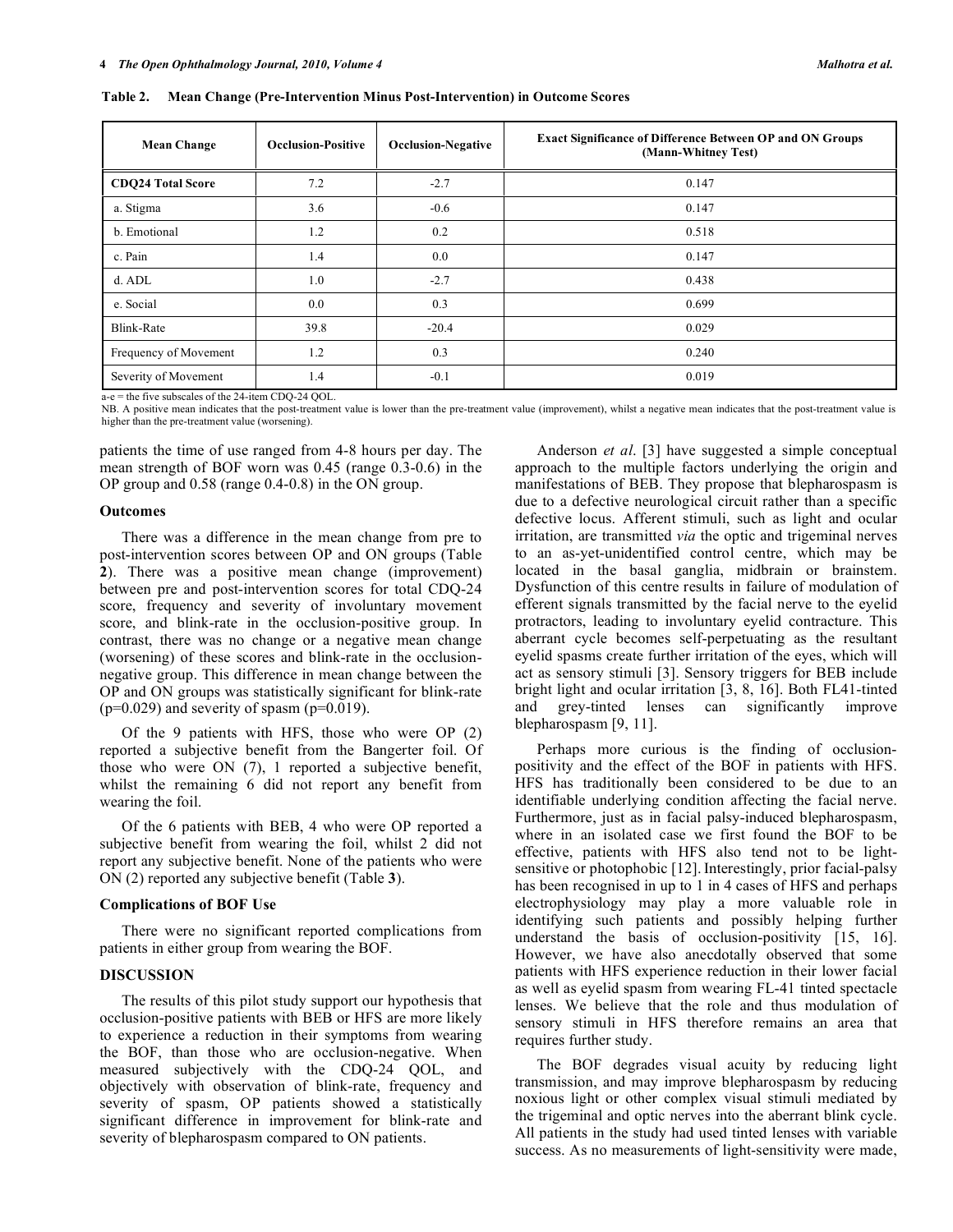| Patient                            | CDQ24<br><b>Total Score</b>                                            | a. Stigma      | b. Emotional   | c. Pain          | d. ADL           | f. Social        | <b>Blink</b><br>Rate | <b>Frequency of</b><br>Movement | Severity of<br>Movement |
|------------------------------------|------------------------------------------------------------------------|----------------|----------------|------------------|------------------|------------------|----------------------|---------------------------------|-------------------------|
| <b>Occlusion-Positive Patients</b> |                                                                        |                |                |                  |                  |                  |                      |                                 |                         |
| 1 HFS                              | 3                                                                      | $\mathbf{0}$   | 1              | $\boldsymbol{0}$ | $\overline{2}$   | $\boldsymbol{0}$ | $-32$                | $\overline{2}$                  | 1                       |
| 2 HFS                              | $\overline{c}$                                                         | $\overline{4}$ | $\overline{0}$ | $\boldsymbol{0}$ | $-3$             | 1                | 17                   | 1                               | $\mathbf{1}$            |
| 3 BEB                              | 36                                                                     | 9              | $\overline{4}$ | $\tau$           | 11               | 5                | 125                  | $\overline{3}$                  | $\overline{3}$          |
| 4 BEB                              | $-14$                                                                  | $-1$           | $-5$           | $\mathbf{0}$     | $-4$             | $-4$             | 12                   | $\boldsymbol{0}$                | $\boldsymbol{0}$        |
| 5 BEB                              | 11                                                                     | 4              | $\overline{4}$ | $\boldsymbol{0}$ | $\overline{4}$   | $\overline{2}$   | 38                   |                                 | 1                       |
| 6 BEB                              | 9                                                                      | 6              | 6              | $\boldsymbol{0}$ | $-1$             | $-2$             | 77                   | $\boldsymbol{0}$                | $\overline{2}$          |
| <b>Occlusion-Negative Patients</b> |                                                                        |                |                |                  |                  |                  |                      |                                 |                         |
| 7 BEB                              | $-4$                                                                   | $-2$           | $\mathbf{1}$   | 8                | $-11$            | $\bf{0}$         | $-49$                | $\mathbf{0}$                    | $-1$                    |
| 8 BEB                              | $\overline{c}$                                                         | $\overline{c}$ | $-1$           | $-1$             | $\overline{c}$   | $\boldsymbol{0}$ | $-15$                | $\mathbf{0}$                    | $\mathbf{0}$            |
| 9 HFS                              | $-10$                                                                  | $\mathbf{0}$   | $-3$           | $-1$             | $-6$             | $\boldsymbol{0}$ | $-20$                | $\mathbf{0}$                    | $-1$                    |
| <b>10 HFS</b>                      | $-4$                                                                   | $-3$           | $-1$           | $\boldsymbol{0}$ | $-2$             | $\overline{c}$   | $\mathbf{1}$         | $\mathbf{0}$                    | $\mathbf{0}$            |
| <b>11 HFS</b>                      | $-5$                                                                   | $-3$           | 1              | $\boldsymbol{0}$ | $-2$             | $-1$             | $-38$                | 1                               | $\mathbf{1}$            |
| 12 HFS                             | $\mathbf{0}$                                                           | $\mathbf{0}$   | 3              | $-3$             | $\mathbf{0}$     | $\boldsymbol{0}$ | $-55$                | $\mathbf{1}$                    | $\mathbf{0}$            |
| 13 HFS                             | 14                                                                     | 8              | 6              | $-1$             | $\boldsymbol{0}$ | $\mathbf{1}$     | 6                    | $\mathbf{0}$                    | $\mathbf{0}$            |
| <b>14 HFS</b>                      | $-17$                                                                  | $-8$           | $-2$           | $-2$             | $-5$             | $\boldsymbol{0}$ | $-2$                 | 1                               | $\overline{0}$          |
| <b>15 HFS</b>                      | $\boldsymbol{0}$<br>$a =$ the five subscript of the 24 item CDO 24 OOL | $\mathbf{1}$   | $\mathbf{0}$   | $\boldsymbol{0}$ | $\boldsymbol{0}$ | $\mathbf{1}$     | $-12$                | $\boldsymbol{0}$                | $\boldsymbol{0}$        |

a-e = the five subscales of the 24-item CDQ-24 QOL.

it is not possible to comment on whether the OP patients were more light-sensitive or had more light-induced spasm than ON patients, but this may have influenced response rates between the two groups.

 Many questions remain unanswered about the mechanism of action of the BOF on reducing spasm, and these should be the subject of further study. Firstly, if reduction in light transmission is their main effect, why do they work with unilateral wear, and would we have expected a greater effect if they had been worn bilaterally, as tinted lenses are? Inducing visual blur bilaterally would be impractical and unacceptable to most patients. It has also been our experience that unilateral wear evokes a sufficient response in those patients responsive to the BOF, and that this response is the same regardless of the side of wear (left or right), even in our HFS patients. These observations suggest that the underlying mechanism for the BOF is much more complex than just reduction in light transmission or vision. It may well simply act as a distraction, but nevertheless, this possible distraction-effect remained for the duration of the study and further studies may help define long-term benefit.

 We acknowledge significant flaws in this study. Confounding factors that may have influenced outcomes in the two groups include placebo effect, selection bias, and duration of wear and strength of BOF. As patients were aware of the working hypothesis on enrolment into the study, and were not masked to their occlusion status, a placebo effect in the OP group may have contributed to their better overall results.

 The better results obtained in the OP groups may also have been due to selection bias, as 50% of the OP group (3/6) had already been using the BOF for blepharospasm with good effect prior to enrolment.

 It would be expected that patients who wore the BOF more consistently, and who tolerated more reduction in visual acuity, would gain more effect. Whilst a greater proportion of the OP group (80%) wore the BOF full-time compared to the ON group (67%), and the mean strength of foil used was also stronger in the OP group (0.45) than in the ON group (0.58), the small numbers of patients in both groups did not allow meaningful statistical analysis of this difference. However, duration of wear and strength of BOF prescribed is patient-driven and reflects what is acceptable to patients in everyday life. Enforcing a certain strength and duration of wear between the OP and ON patients in this study may have increased the accuracy of our results, but would not have reflected how we would practically prescribe this treatment to our patients. The strength of BOF worn ranged between 0.3-0.6 in the OP group, equating to a unilateral reduction of vision of 20/30-20/80 (mean 20/40). This did not affect patients' ability to carry out normal daily tasks; however, patients often opted not to use the BOF during activities such as work, where clear binocular vision was essential. In our study we excluded patients who were predominantly monocular, however, unilateral blur may contribute to loss of depth perception and impair mobility in patients who are already impaired, many of whom may also be elderly. This further limits the suitability of BOF or other uniocular occlusion modalities.